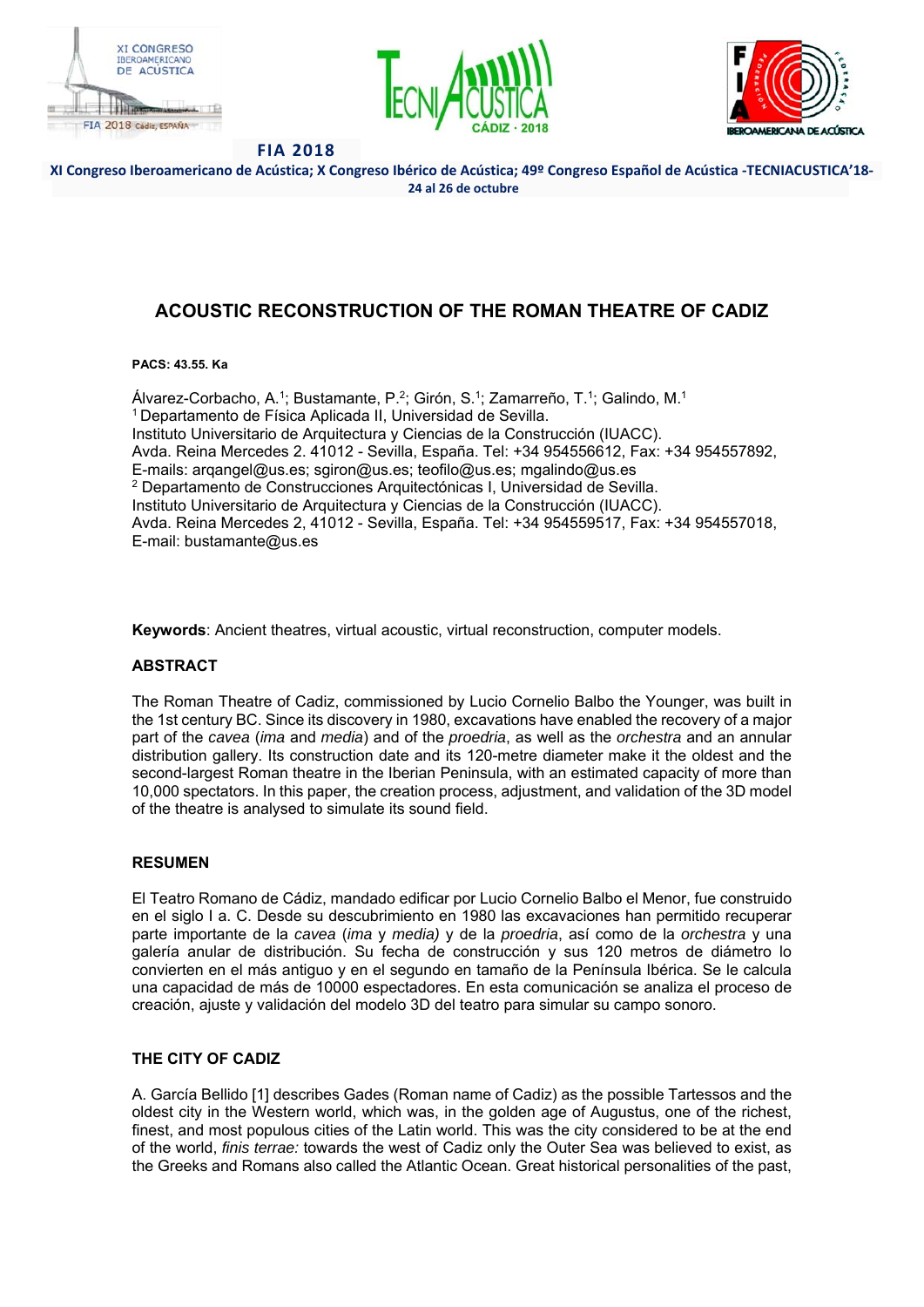





**XI Congreso Iberoamericano de Acústica; X Congreso Ibérico de Acústica; 49º Congreso Español de Acústica ‐TECNIACUSTICA'18‐ 24 al 26 de octubre** 

such as Asdrúbal, Aníbal, and César visited this city, and the Balbus and Domitia Paulina, mother of the emperor Hadrian, were born there.

Geographer Strabo [2], in chapter V of Book III of his work *Geography*, relates an account of the founding of Gadir (Phoenician name of Cadiz, Gadeira for the Greeks) from the Greek historian Posidinio. It describes the founding ("enclosure") of the city of Gadir by the Phoenicians from Tire, which, according to tradition, took place around 1104 BC, "eighty years after the fall of Troy." Gadir was a city of unique geography: it was, in fact, an archipelago formed by three islands known as *The Gadeirai.* The two most western islands, which we know by their Greek names of *Erytheia* and *Kothinoussa,* were joined by a tombolo, a sandy barrier formed by the sediments that the Guadalete river deposited when it was dumped into the sea. The third island, to the east, was that of *Antipolis* (Figure 1).

As an ally of Carthage during the Punic Wars, Gadir recognized Roman supremacy in the year 205 BC. It was then that it witnessed an increase in trade that led to growth in its population. In the time of Augustus, the larger *Kothinoussa* island, which was separated by a canal from the old Phoenician colony that had long been



**Figure 1**. Location of the most significant Roman vestiges.

a zone of expansion of its necropolis, was where Balbo the Younger built a new city, the Neapolis, which, united with the old city, gave rise to a twin city, a *Didyme* or *Dípolis,* which signified the first planned expansion of Cadiz, as Estrabo relates [3].

Caesar granted full Roman citizenship to all citizens of Gadir in the year 49 BC; this was later ratified by the Senate in the year 19 BC. Cadiz received from Augustus, by Agrippa intervention, the status of Roman municipality. Hence, the municipality was named *Augustum* and the city was known as *Urbs Iulia Gaditana*. From the third century, the economic decline of the city began and its subsequent depopulation, which would not recover until the discovery of America.

## **THE ROMAN THEATRE OF CADIZ (THEATRUM BALBI)**

The Roman theatre of Gades was rediscovered in 1980 when an old foundry in the city was being dismantled. This new theatre would replace that in Cadiz [4], probably a *theatrum ligneum,* rising in stone and occupying the southeast corner of the current neighbourhood of the *Pópulo*. The idea of giving the old Phoenician colony a theatre is due to Balbo the Younger [5], a friend of Caesar and Augustus, who, in the final moments of the confrontation between Pompeians and Caesarians, retired to his native city and dedicated himself to the construction of *Neapolis* in the Roman style to which correspond the monumental remains that extend along the old port channel from *La Caleta* to the *San Juan de Dios* square. The theatre was located, occupying a convenient place, on the edge of the channel and near the entrance to the city (Figure 1).

The date of construction of the theatre, according to literary references of Roman authors such as Cicero and Strabo, lies between 46 BC-43 BC. The archaeological excavations that began after the discovery appear to show that the aspect offered by the excavated remains of the theatre comes from a major subsequent remodelling, already in the time of Augustus (29 BC-14 AD).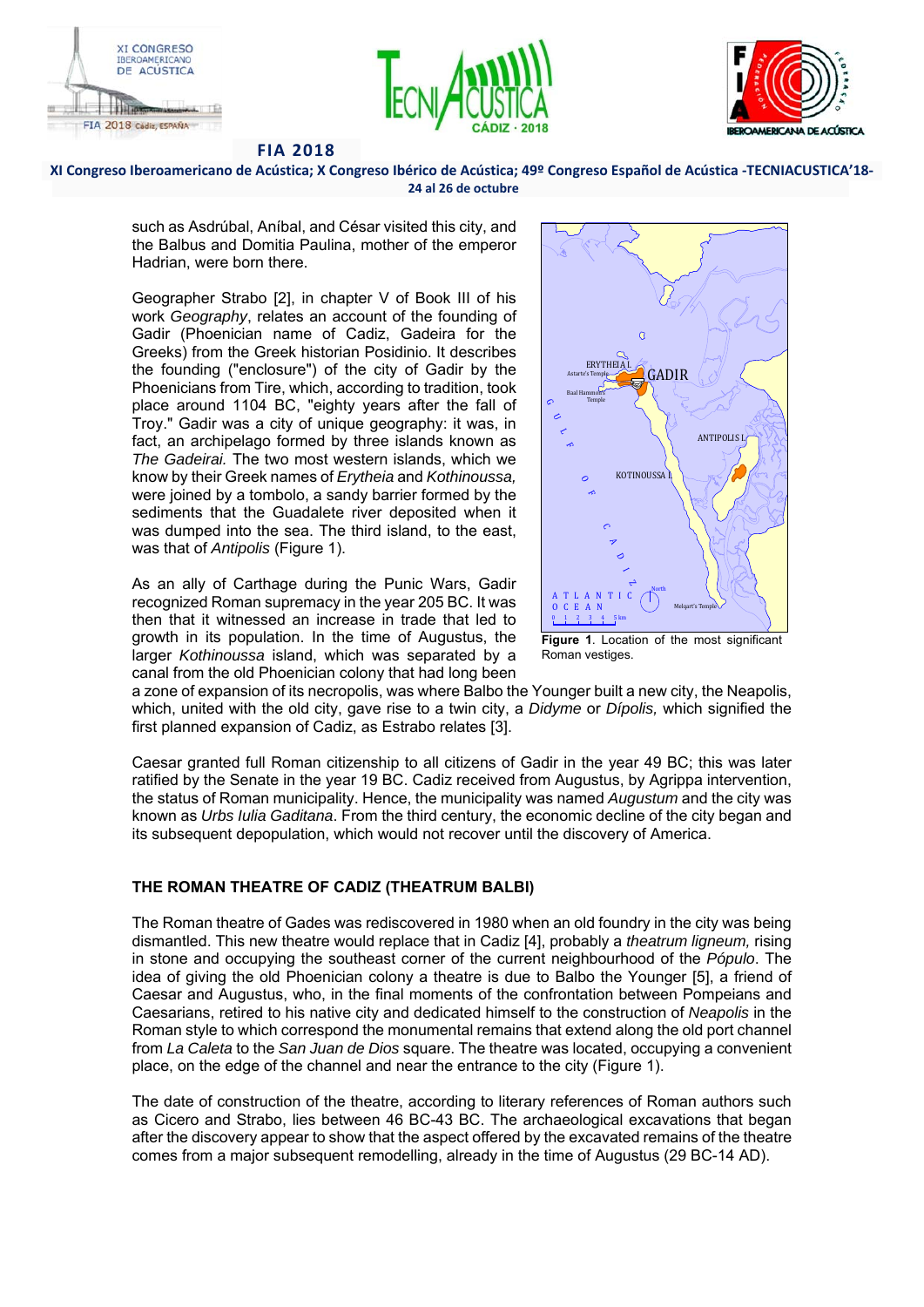





**XI Congreso Iberoamericano de Acústica; X Congreso Ibérico de Acústica; 49º Congreso Español de Acústica ‐TECNIACUSTICA'18‐ 24 al 26 de octubre** 



**Figure 2**. Current state of excavation of the *cavea*. Overhead **Figure 3**. Image of the gallery discovered, through view provided by *Dirección General de Bienes Culturales y Museos de la Consejería de Cultura de la Junta de Andalucía*.



which viewers accessed the *cavea*.

The excavation (Figures 2 and 3) has only laid bare the left part of the building (middle part of the *cavea* and the gallery that runs under it). The *ima* and *media cavea* settle on a natural rocky slope that fell in the direction of the old channel, whose diameter is estimated at 118 m. The section of the discovered gallery (Figure 3), through which the viewers accessed the *cavea*, is in an optimal condition of conservation, highlighting the barrel vault that covers it, the oyster stone rigging of the interior wall, the skylights that provided natural light, and the *vomitoria* that communicated directly with the *cavea*. However, the characteristics and state of conservation of the *scaena* remain unknown, although indirect references allow a certain architectonic wealth to be supposed.

### **GEOMETRICAL MODEL OF THE THEATRE**

The geometrical model has been built based on the planimetry provided by Dr. J. D. Borrego de la Paz [6]. The *cavea* is preceded by a frithstool*,* or footrest, 20 cm high and 26 cm in tread, as in the Roman theatre of Regina Turdulorum [7]. Diametrically, between the edge of the frithstool and the line of the *balteus*, the first *praecinctio* of 1.83 m in width can now be outlined. Two rows of intact tiers and the foot of a flight of stairs have been preserved in situ. These rows measure 33 cm of riser and 77 cm of tread and are constituted by oyster stone ashlars. From these two first rows of the *cavea,* ashlars *in situ* are absent; only the foundation in *opus caementicium* remain [6].



**Figure 4**. Geometric layout of the foundations of the *cavea* (*ima*, *media*, and *summa*) and proportions [6].



**Figure 5**. Superposition of the layout of the *cavea* [6] and the overhead view of its current state.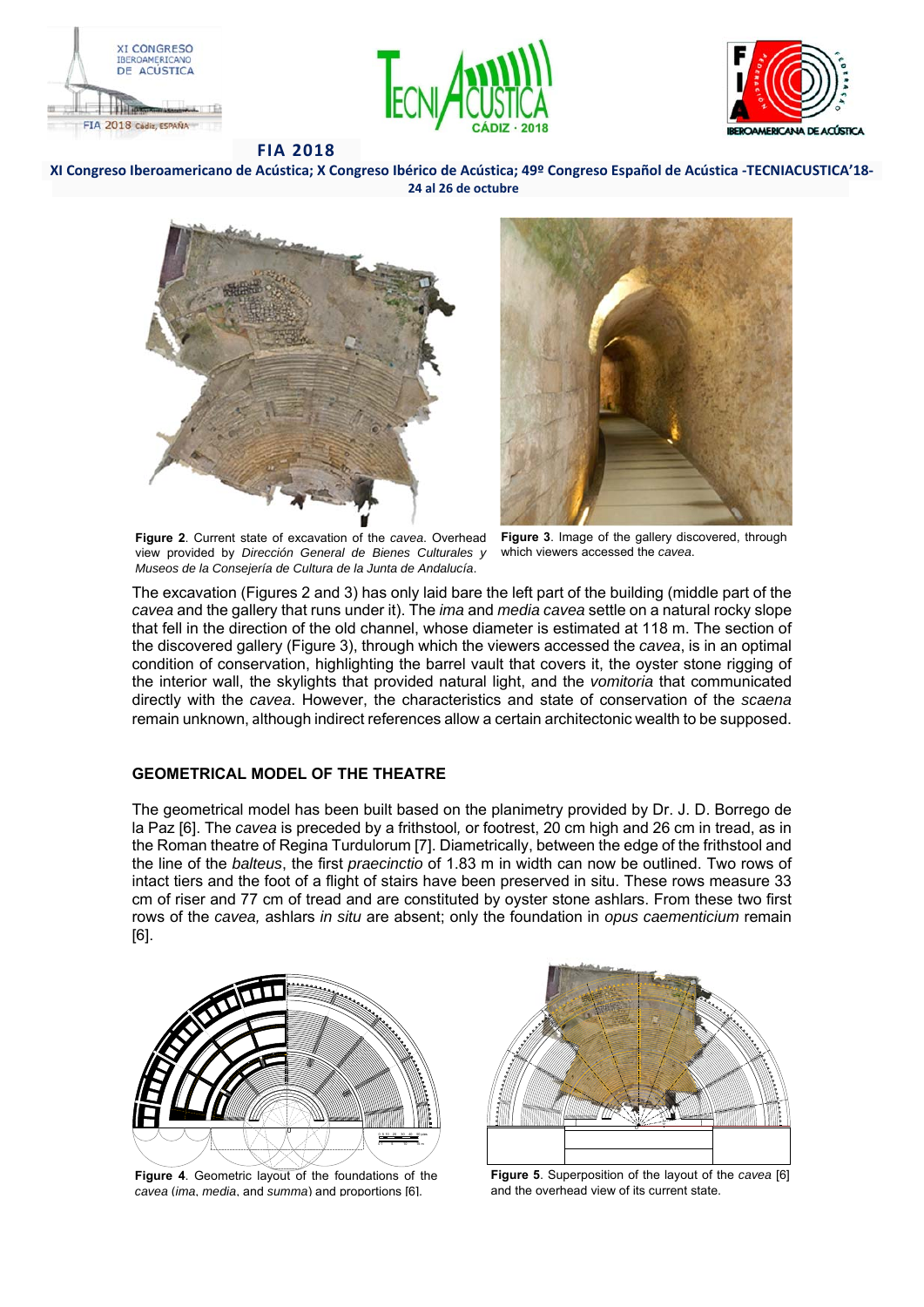





#### **XI Congreso Iberoamericano de Acústica; X Congreso Ibérico de Acústica; 49º Congreso Español de Acústica ‐TECNIACUSTICA'18‐ 24 al 26 de octubre**

By way of synthesis, the structure of the *cavea* can be traced through a circle centred at the focal point O of the theatre (Figure 4) and with a radius at the edge of the frithstool in which three equilateral triangles are inscribed whose vertices draw an enneagon. In the area of the *cavea*, the vertices and the centre of each side of this polygon determine radii spaced at 20º (Figure 5) that mark the situation of three alternate *scalariae* with four *vomitoria*.

The geometric reconstruction of the tiers is carried out by means of projecting circles centred at point O (Figure 5) and equidistant at 77 cm [6]. In section, (Figure 6), the *cavea* presents a slope of 25º and is slightly more pronounced for the *media cavea*, at 29º.The tiers are interrupted at a point at approximately 41 m of their radius, from where no trace of the theatre can be found. Nothing remains of the *summa* cavea, which has disappeared due to the continuous action of the sea, which is why the reconstruction has maintained the slope of the *media cavea* [6].

Regarding the materials, it should be taken into account that most of what is conserved corresponds to the foundations of the *cavea*, made in *opus caementicium*, and not with the terraces themselves. In fact, the terraces would have been formed entirely by oyster stone ashlars that were stolen after the abandonment of the building. The *orchestra*, *proedria*, the *balteus* and the surrounding *praecinctio* were finished in marble. From the stage front, although its position can be ascertained, neither its articulation nor its elevation in two or three orders is known. Being a large theatre, there was sufficient space for three orders. The theatre of Cadiz has dimensions comparable to those of Rome itself; until the discovery of the Roman Theatre of Cordoba in 1996, it was the largest in *Hispania*. The reconstruction carried out corresponds to the Vitruvian norms, which are merely hypothetical.

## **ACOUSTICAL MODEL AND SIMULATION**

Along the same lines as the study developed on the virtual acoustic reconstruction of the Roman theatre of Palmira [8], the acoustic simulation was carried out in this work by using the CATT-Acoustic v9.1b programme (build 1.01) [9], based on geometric acoustics algorithms. For the geometric survey, a three-dimensional model generated by the SketchUp programme was then passed to the CATT-Acoustic through the SU<sup>2</sup>CATT v 1.3 plugin. The final model presents 8,267 plans, 107,508  $m^3$  of approximate volume, and 5,132  $m^2$  of audience area.

Simulations were carried out considering the case of an open model with the source located in the *proscaenium* (S0); the height of the source was located at 1.50 m from the floor. The signal was recorded at 27 reception positions (R) distributed across the *proedria* (3), *cavea* (23) and *tribulania* (1), all of which were located at 1.20 m from the floor [10] (Figure 7).

Results were obtained with the TUCT v2.0b: 1.02 (The Universal Cone Tracer) calculation engine,



**Figure 6**. Section of the final geometric model of the theatre.

**Figure 7**. Floor plan of the Roman Theatre of Cadiz with source (S, in blue) and receivers (R, in red) positions.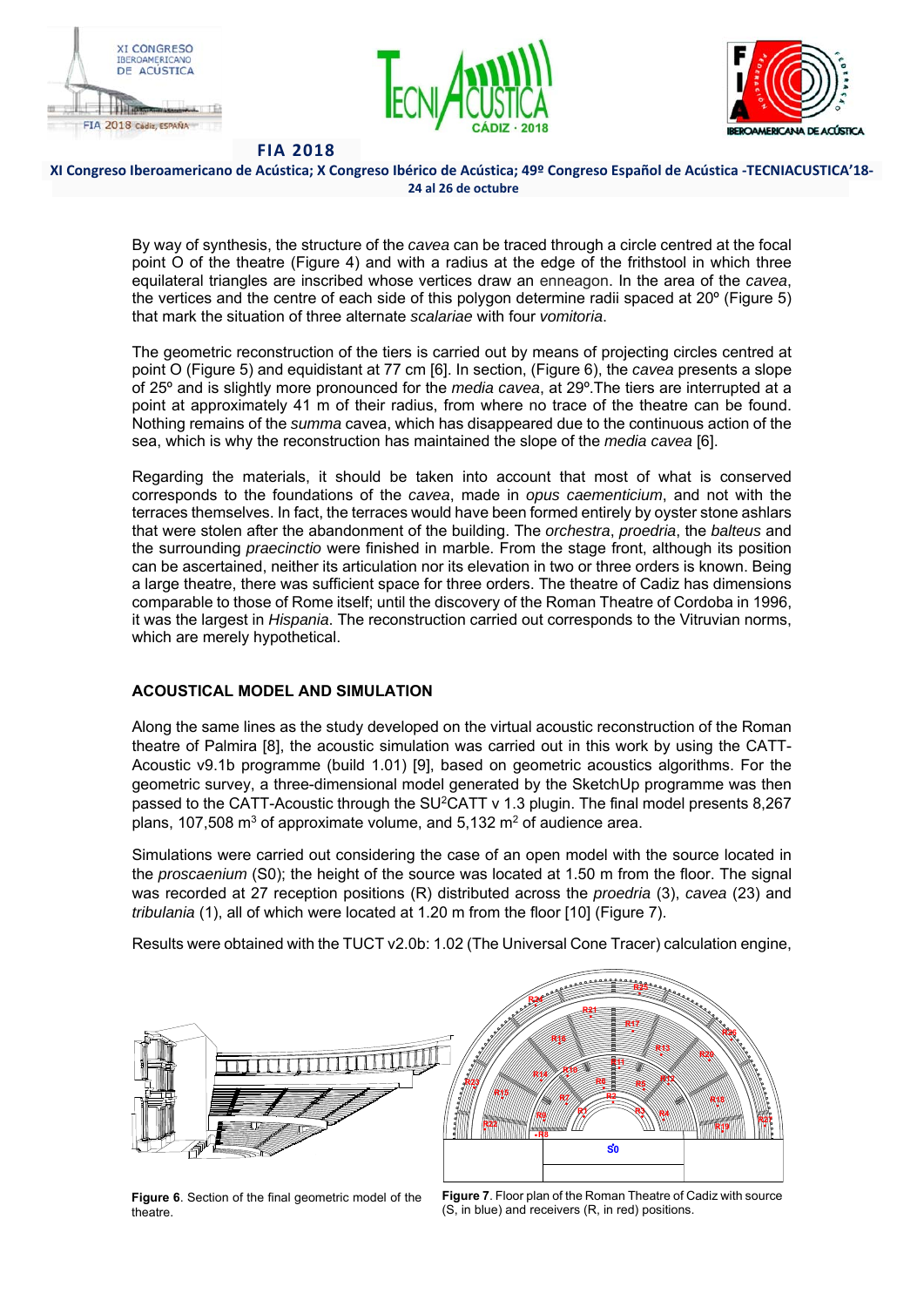





#### **XI Congreso Iberoamericano de Acústica; X Congreso Ibérico de Acústica; 49º Congreso Español de Acústica ‐TECNIACUSTICA'18‐ 24 al 26 de octubre**

**Tabla 1.** Absorption (upper row) and dispersion (lower row) coefficients at octave bands of the materials for the simulation.

| Surfaces, [reference]        | Colour   | Absorption and dispersion coefficients |      |      |      |      |      |
|------------------------------|----------|----------------------------------------|------|------|------|------|------|
|                              | (Fig. 9) | 125                                    | 250  | 500  | 1k   | 2k   | 4k   |
| Marble columns, [11]         |          | 0.01                                   | 0.01 | 0.01 | 0.02 | 0.02 | 0.02 |
|                              |          | 0.35                                   | 0.35 | 0.45 | 0.45 | 0.50 | 0.50 |
| Marble stairs, [11]          |          | 0.01                                   | 0.01 | 0.01 | 0.02 | 0.02 | 0.02 |
|                              |          | 0.05                                   | 0.45 | 0.75 | 0.90 | 0.90 | 0.90 |
| Flat marble surfaces, [11]   |          | 0.01                                   | 0.01 | 0.01 | 0.02 | 0.02 | 0.02 |
|                              |          | 0.10                                   | 0.10 | 0.15 | 0.15 | 0.20 | 0.20 |
| Curved marble surfaces, [11] |          | 0.01                                   | 0.01 | 0.01 | 0.02 | 0.02 | 0.02 |
|                              |          | 0.10                                   | 0.15 | 0.20 | 0.25 | 0.30 | 0.35 |
| Stone stairs, [12]           |          | 0.05                                   | 0.05 | 0.05 | 0.08 | 0.14 | 0.20 |
|                              |          | 0.05                                   | 0.45 | 0.75 | 0.90 | 0.90 | 0.90 |
| Flat stone surfaces, [12]    |          | 0.05                                   | 0.05 | 0.05 | 0.08 | 0.14 | 0.20 |
|                              |          | 0.10                                   | 0.10 | 0.15 | 0.15 | 0.20 | 0.20 |
| Curved stone surfaces, [12]  |          | 0.05                                   | 0.05 | 0.05 | 0.08 | 0.14 | 0.20 |
|                              |          | 0.10                                   | 0.15 | 0.20 | 0.25 | 0.30 | 0.35 |
| Stone cavea, [12]            |          | 0.05                                   | 0.05 | 0.05 | 0.08 | 0.14 | 0.20 |
|                              |          | 0.05                                   | 0.45 | 0.75 | 0.90 | 0.90 | 0.90 |
| Roof tiles, [11]             |          | 0.03                                   | 0.03 | 0.03 | 0.04 | 0.05 | 0.07 |
|                              |          | 0.20                                   | 0.30 | 0.40 | 0.50 | 0.60 | 0.70 |
| Wooden platform, [11]        |          | 0.10                                   | 0.07 | 0.06 | 0.06 | 0.06 | 0.06 |
|                              |          | 0.10                                   | 0.10 | 0.15 | 0.15 | 0.20 | 0.20 |
| Wooden roof, [13]            |          | 0.16                                   | 0.16 | 0.13 | 0.01 | 0.06 | 0.05 |
|                              |          | 0.10                                   | 0.10 | 0.15 | 0.15 | 0.20 | 0.20 |
| Occupied cavea, [14]         |          | 0.19                                   | 0.54 | 0.75 | 0.89 | 0.86 | 0.97 |
|                              |          | 0.05                                   | 0.45 | 0.75 | 0.90 | 0.90 | 0.90 |

which calculates the acoustic parameters from the energy echograms (E) and/or the B-format and binaural impulse responses (h) based on the evaluation of sound pressure. In the simulation process, complete simulations were performed with 100,000 rays and an echogram duration of 7,100 ms using the TUCT algorithm 3.

Table 1 shows the absorption and dispersion coefficients assigned to the surfaces, together with the associated colours in Figure 8 and the bibliographical references that have served as the basis for the simulation. The meteorological conditions used for the simulation are shown in Table 2.

Various simulations have been carried out, which consider the empty theatre and three situations of occupation: *proedria*, *tribunalia* and *ima cavea*; *proedria*, *tribunalia*, *ima cavea* and *media* 

*cavea*; and total occupation. In the cases of partial and total occupation, the surfaces "Stone *cavea*" are changed into "Occupied *cavea*".

## **RESULTS AND DISCUSSION**

The simulation results of the  $T_{30}$  parameter indicate according to Tables 3 and 4 that the reverberation time of this theatre is very long in comparison with other Roman theatres, such as that calculated in the Roman theatre of Aspendos, (*T*30m 1.95 s, theatre diameter 85 m), and in the Roman theatre of Siracusa of similar dimensions



**Figure 8**. Computer model used for the acoustic simulation.

(*T*30m 1.81 s, *cavea* diameter 135.5 m) [15]. The results of the *T*30m parameter as a function of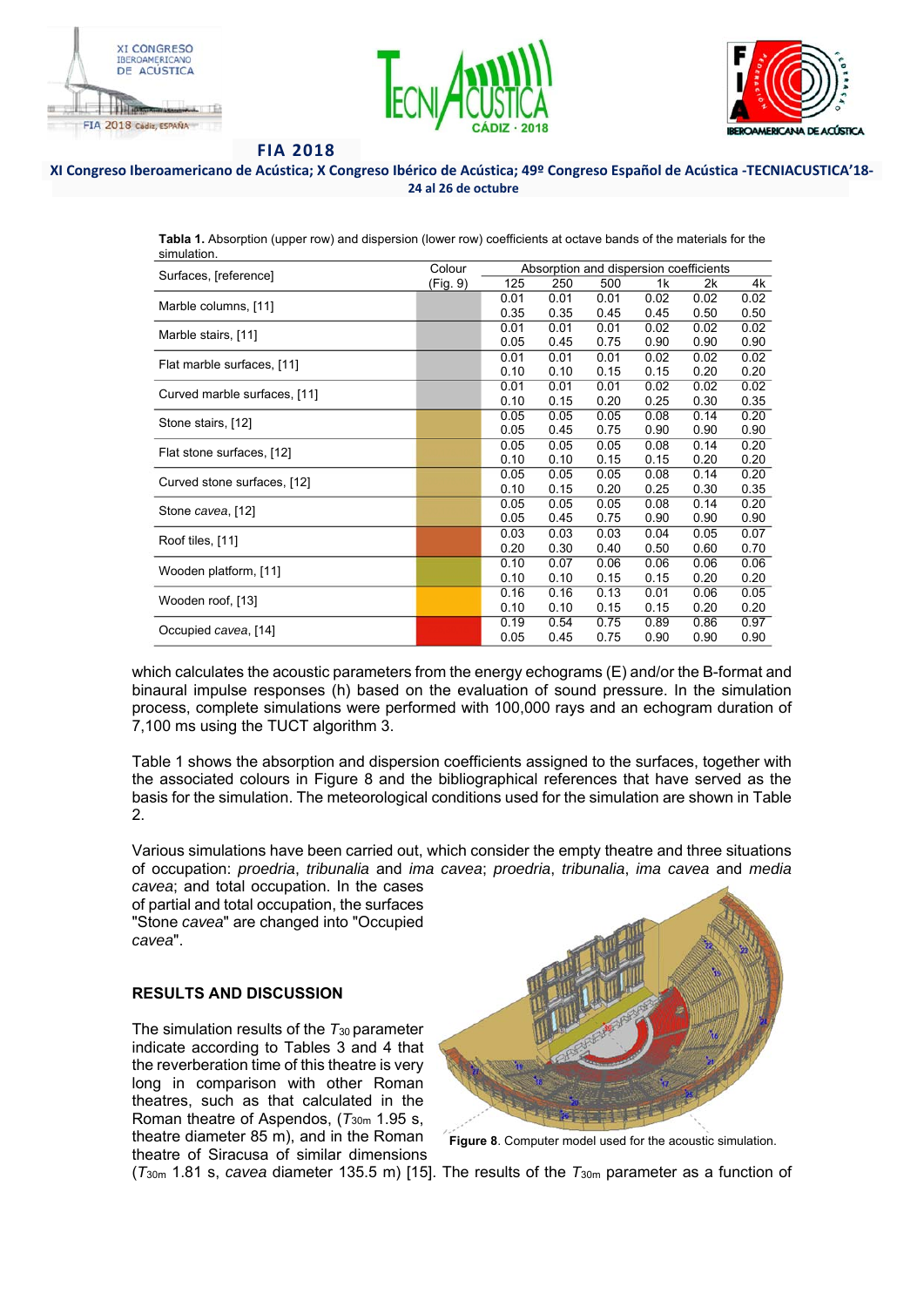





#### **XI Congreso Iberoamericano de Acústica; X Congreso Ibérico de Acústica; 49º Congreso Español de Acústica ‐TECNIACUSTICA'18‐ 24 al 26 de octubre**

| <b>Table 2.</b> Meteorological conditions of the simulation. |  |  |
|--------------------------------------------------------------|--|--|

|         |         | Temperature (°C) Relative humidity (%) Pressure (Pa) Air density (kg/m <sup>3</sup> ) [10] |
|---------|---------|--------------------------------------------------------------------------------------------|
| 18.2 °C | 102.650 | 1 13                                                                                       |

**Table 3**.  $T_{30}$  in seconds spatially averaged in the empty theatre at the various octave bands and their standard deviation.

|      |      | 125 Hz 250 Hz 500 Hz | 1 kHz | 2 kHz | 4 kHz |
|------|------|----------------------|-------|-------|-------|
| 6 46 | 546  | 4 N 7                | 3.31  | 2.57  | 2 Q4  |
| በ በ7 | በ 1በ | 0 QR                 | 0 0.5 | 0.03  | በ በ1  |

|                                                         |         | <b>Table 4.</b> $T_{30m}$ in seconds spatially averaged at the |          |  |  |
|---------------------------------------------------------|---------|----------------------------------------------------------------|----------|--|--|
| various occupation levels and their standard deviation. |         |                                                                |          |  |  |
| Empty                                                   | $P+T+I$ | $P+T+H+M$                                                      | Occupied |  |  |
| 3.69                                                    | 3.79    | 3.82                                                           | 3 7 9    |  |  |
| 0.06                                                    | 0.07    | 0.10                                                           | 0.10     |  |  |
| P Proedria, T Tribunalia, I Ima Cavea, M Media Cavea    |         |                                                                |          |  |  |

occupancy reveal that the increase in absorption due to the audience bears no influence on this parameter, and likewise for *T*30 at medium and high frequencies, while at low frequencies there are only slight changes with occupancy at the frequency of 250 Hz (graphs not shown due to space limitations).

The set of plotted graphs in Figures 9 and 10 show the results of the computational simulation of the monaural parameters: EDT, *T*s, *C***80**, and *G*. The results averaged over all source-receiver positions as a function of frequency and degree of occupation are shown in Figure 9, whereby their error bars, which are also plotted, take into account the spatial dispersion of the different receivers by the standard deviation, for each octave band. Results, averaged over midfrequencies 500-1000 Hz as a function of source-receiver distance for empty and complete occupation and their regression lines, are shown in Figure 10, whereby the location of the receiver in the different zones of the theatre are also specified in terms of the colour of the point on the graph.

The spectral results of Figure 9 show a marked dependence on frequency, especially EDT, which decreases as frequency increases, mainly from 2 kHz, where the air absorption is notorious; this is similar to that which occurs in large enclosed spaces. It should also be noted that both the spectral values and the mean values as a function of source-receiver distance show a moderate and gradual decrease of the EDT, *T*s, and *G* parameters, and a moderate and gradual increase of the *C*80 parameter with the increase in the audience. In all cases, no acoustically significant difference is observed in any of the acoustic parameters studied when the theatre is completely occupied, nor when it is almost full with only the *summa cavea* unoccupied.

Figure 10 also displays the lines of linear regression of the results obtained for the empty theatre and total occupation for the acoustic parameters. Correlations present coefficients of the determination r<sup>2</sup>> 0.5 in all cases. The plotted graph of the results for the *G* parameter shows that there is a difference of approximately 10 dB for the completely occupied theatre and of 12 dB for the empty theatre with the values of *G* in free-field conditions.

### **CONCLUSIONS**

The Roman Theatre of Cadiz, commissioned by L. C. Balbo the Younger, was built in the 1st century BC. Since its discovery in 1980, excavations have enabled the recovery of a major part of the *cavea* (*ima* and *media*) and of the *proedria*, as well as the *orchestra* and an annular distribution gallery in optimal conditions of conservation. Its construction date and its 120-metre diameter make it the oldest and second-largest Roman theatre in the Iberian Peninsula, with an estimated capacity of more than 10,000 spectators. In this paper, a 3D geometric and acoustic computer model has been created. Simulations have been undertaken with the sound source in the centre of the *scaenae frons*, and omnidirectional impulse responses have been obtained at 27 reception points under various scenarios of audience occupation. The simulated results of the *T*30, EDT, *T*s, *G,* and *C*80 parameters show that the theatre is highly reverberant due to its large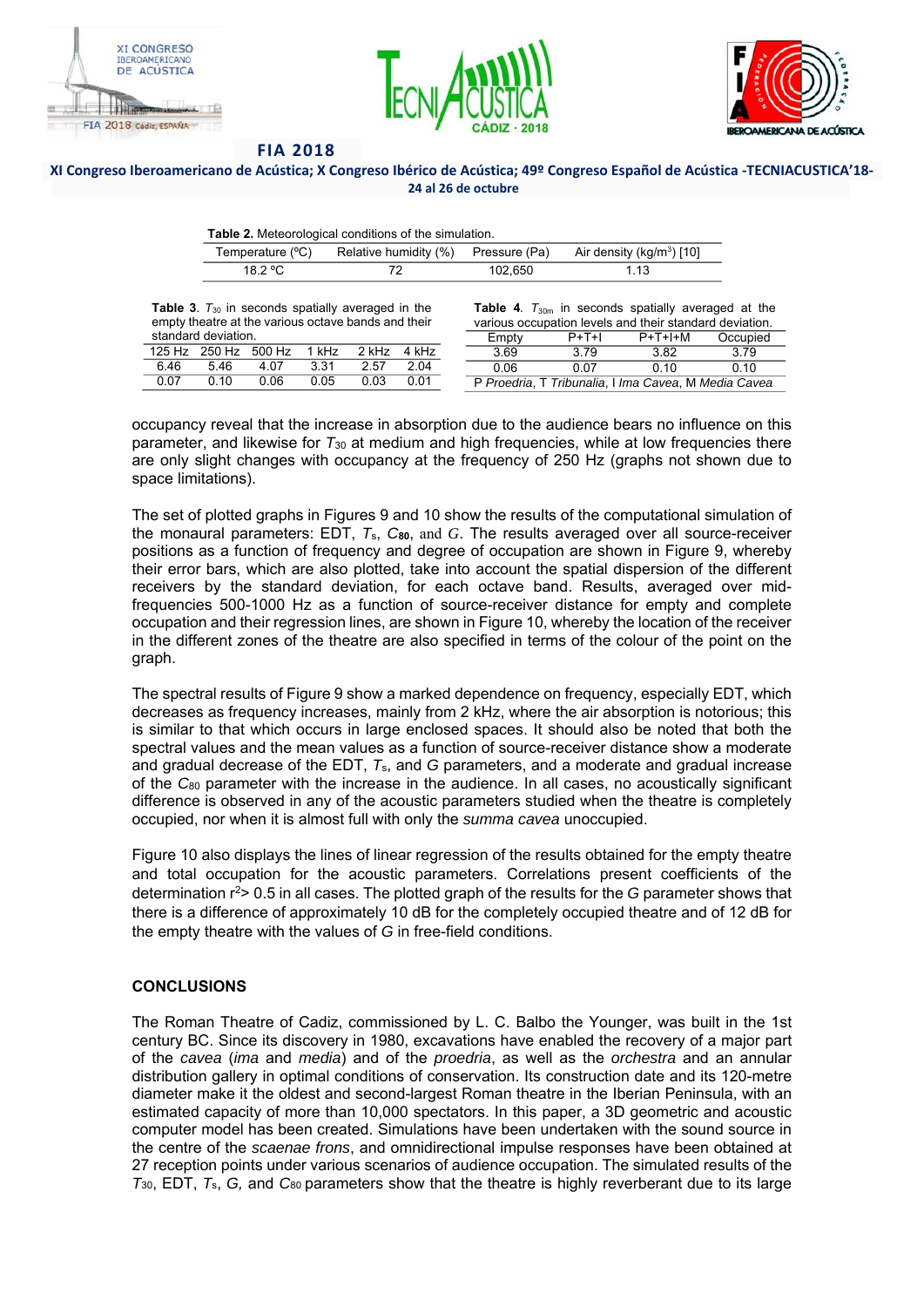





**XI Congreso Iberoamericano de Acústica; X Congreso Ibérico de Acústica; 49º Congreso Español de Acústica ‐TECNIACUSTICA'18‐ 24 al 26 de octubre** 

dimensions and the oyster finishing stone despite being a semi-open space. In this respect, the comparison of the values of *G* in free-field conditions and in the empty and completely occupied theatre is therefore decisive.

The results of the acoustic parameters both in their spectral behaviour and in their dependence on source-receiver distance show a moderate and gradual dependence with the change of





**Figure 9.** Spatially averaged simulated results of the acoustic parameters for each octave band and degree of occupation. The vertical bars indicate the spatial

**Figure 10.** Mid-frequency averaged values of the acoustic parameters as a function of source-receiver distance for empty and completely occupied theatre. Solid lines show the linear regressions and *G* in free field.